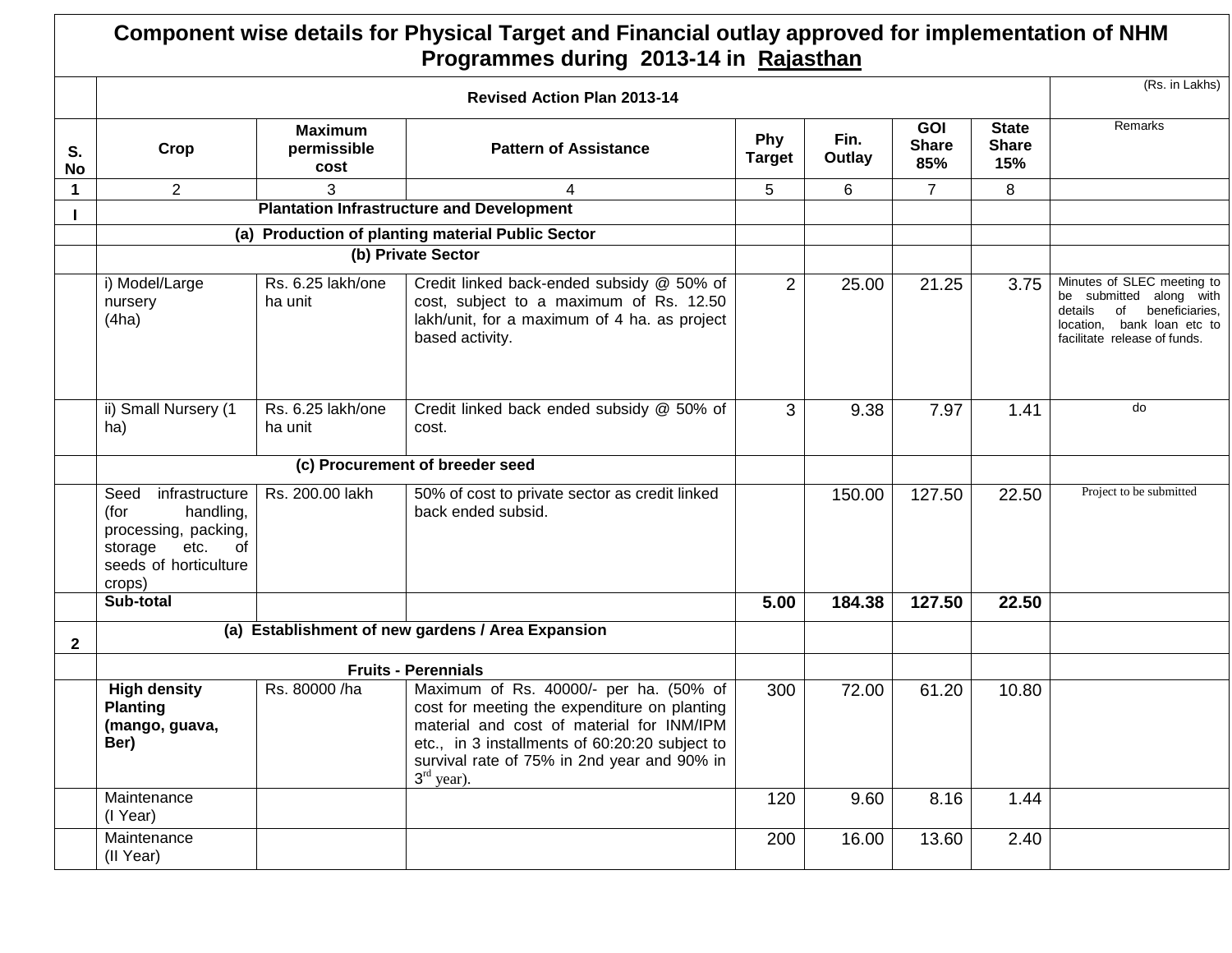| Fruit crops other   Rs. 32,200/ha<br>than cost intensive<br>crops using normal<br>(For a<br>spacing<br>maximum area of 4<br>ha per beneficiary) |                         | Maximum of Rs.24,150/- per ha. (75% of<br>cost for meeting the expenditure on planting<br>material and cost of INM/IPM etc in 3<br>installments of 60:20:20 subject to survival<br>rate of 75% in 2nd year & 90% in 3rd year for<br>perennial crops and for non perennial crops<br>in 2 installments of 75:25). | 7000 | 1014.30 | 862.16 | 152.15 |                         |  |
|-------------------------------------------------------------------------------------------------------------------------------------------------|-------------------------|-----------------------------------------------------------------------------------------------------------------------------------------------------------------------------------------------------------------------------------------------------------------------------------------------------------------|------|---------|--------|--------|-------------------------|--|
| Sub-total                                                                                                                                       |                         |                                                                                                                                                                                                                                                                                                                 | 7620 | 1111.90 | 945.12 | 166.79 |                         |  |
|                                                                                                                                                 |                         | Orchards established during previous years                                                                                                                                                                                                                                                                      |      |         |        |        |                         |  |
| Maintenance (I<br>Year)                                                                                                                         |                         |                                                                                                                                                                                                                                                                                                                 | 5900 | 274.68  | 233.48 | 41.20  |                         |  |
| Maintenance (II<br>Year)                                                                                                                        |                         |                                                                                                                                                                                                                                                                                                                 | 6518 | 297.05  | 252.49 | 44.56  |                         |  |
| Sub-total                                                                                                                                       |                         |                                                                                                                                                                                                                                                                                                                 |      | 571.73  | 252.49 | 44.56  |                         |  |
|                                                                                                                                                 |                         | (c) Mushrooms                                                                                                                                                                                                                                                                                                   |      |         |        |        |                         |  |
|                                                                                                                                                 |                         | (i) Integrated mushroom unit for spawn, compost production and training                                                                                                                                                                                                                                         |      |         |        |        |                         |  |
| <b>Private Sector</b>                                                                                                                           | Rs.50.00 lakh           | 50% of cost for private sector, for meeting<br>the expenditure on infrastructure, as credit<br>linked back ended subsidy.                                                                                                                                                                                       |      | 25.00   | 21.25  | 3.75   | Project to be submitted |  |
|                                                                                                                                                 |                         | (ii) Spawn making unit                                                                                                                                                                                                                                                                                          |      |         |        |        |                         |  |
| <b>Private Sector</b>                                                                                                                           | Rs. 15 lakh/ unit       | 50% of cost, as credit linked back ended<br>subsidy.                                                                                                                                                                                                                                                            |      | 7.50    | 6.38   | 1.13   | Project to be submitted |  |
|                                                                                                                                                 |                         | (iii) Compost making unit                                                                                                                                                                                                                                                                                       |      |         |        |        |                         |  |
| <b>Private Sector</b>                                                                                                                           | Rs. 20.00 lakh/<br>unit | 50% of cost, as credit linked back ended<br>subsidy.                                                                                                                                                                                                                                                            |      | 10.00   | 8.50   | 1.50   | Project to be submitted |  |
| Sub-total                                                                                                                                       |                         |                                                                                                                                                                                                                                                                                                                 | 3.00 | 42.50   | 36.13  | 6.38   |                         |  |
|                                                                                                                                                 |                         | (d) Flowers (For a maximum of 2 ha per beneficiary)                                                                                                                                                                                                                                                             |      |         |        |        |                         |  |
|                                                                                                                                                 |                         | (c) Loose Flowers                                                                                                                                                                                                                                                                                               |      |         |        |        |                         |  |
| Small & Marginal<br>Farmers                                                                                                                     | Rs. 24,000/ha           | 50% of cost @ Rs.12,000 / ha. limited to 2<br>ha per beneficiary                                                                                                                                                                                                                                                | 125  | 15.00   | 12.75  | 2.25   |                         |  |
| <b>Other Farmers</b>                                                                                                                            | do                      | 33 % of cost @ Rs. 7,920 / ha. limited to 4<br>ha per beneficiary                                                                                                                                                                                                                                               | 50   | 3.96    | 3.37   | 0.59   |                         |  |
| Sub-total                                                                                                                                       |                         |                                                                                                                                                                                                                                                                                                                 | 175  | 18.96   | 16.12  | 2.84   |                         |  |
|                                                                                                                                                 |                         | (c) Spices (For a maximum area of 4 ha per beneficiary)                                                                                                                                                                                                                                                         |      |         |        |        |                         |  |
| (a) Seed spices<br>and Rhizomatic<br>Spices.                                                                                                    | Rs. 25,000 / ha         | Maximum of Rs. 12,500/- per ha. (50% of cost<br>for meeting the expenditure on planting material<br>and cost of material for INM/IPM etc).                                                                                                                                                                      | 3500 | 192.50  | 163.63 | 28.88  |                         |  |
| Sub-total                                                                                                                                       |                         |                                                                                                                                                                                                                                                                                                                 |      | 192.50  | 163.63 | 28.88  |                         |  |
|                                                                                                                                                 |                         |                                                                                                                                                                                                                                                                                                                 |      |         |        |        |                         |  |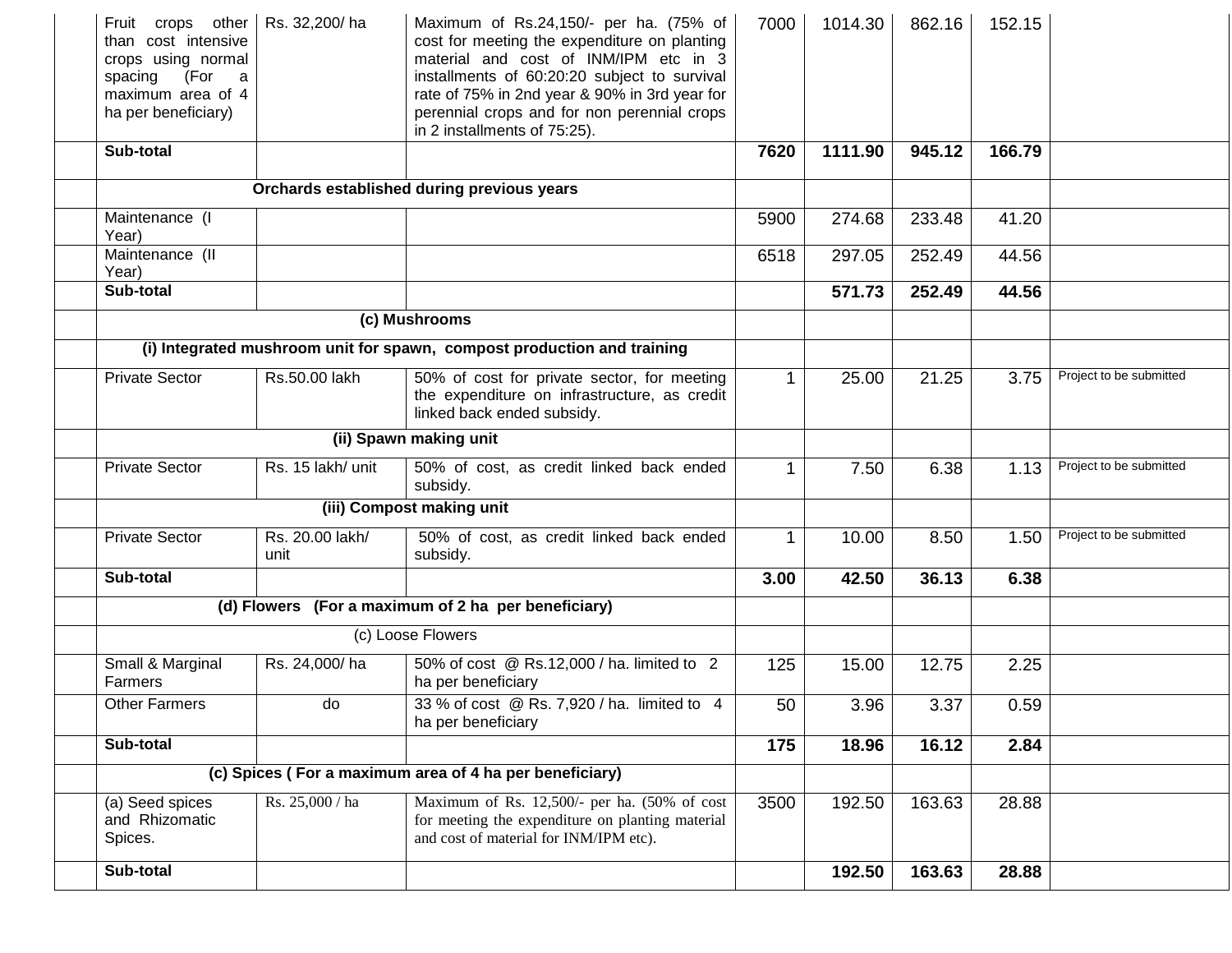| 3 | Rejuvenation<br>of<br>replacement<br>senile<br>plantation<br>Canopy<br>including<br>management.                                                              | Rs.30,000<br>ha<br>(average)                                                | 50% of the total cost subject to a maximum of Rs.<br>15,000/ha to a limited of 2 ha per beneficiary.<br>Actual cost to be claimed based on the nature and<br>requirement of the crop to be rejuvenated. | 600    | 90.00   | 76.50   | 13.50  | To be implemented as per<br>guidelines circulated                                                   |
|---|--------------------------------------------------------------------------------------------------------------------------------------------------------------|-----------------------------------------------------------------------------|---------------------------------------------------------------------------------------------------------------------------------------------------------------------------------------------------------|--------|---------|---------|--------|-----------------------------------------------------------------------------------------------------|
| 4 |                                                                                                                                                              |                                                                             | <b>Creation of Water resources</b>                                                                                                                                                                      |        |         |         |        |                                                                                                     |
|   |                                                                                                                                                              |                                                                             | (a) Community tanks                                                                                                                                                                                     |        |         |         |        |                                                                                                     |
|   | i) Community tanks/on farm ponds/on farm water reservoirs with use of plastic/RCC<br>lining - (10 ha. of command area, with pond size of 100m x 100m x 3m) - |                                                                             |                                                                                                                                                                                                         |        |         |         |        |                                                                                                     |
|   | - In Plain areas                                                                                                                                             | Rs. 15.00 lakh<br>/unit in plain areas,<br>Rs.17.25 lakh in<br>hilly areas. | 100% of cost for 10 ha                                                                                                                                                                                  | 75     | 1125.00 | 956.25  | 168.75 | Efforts to made for<br>convergence with MNREGS                                                      |
|   | ponds/wells @Rs.100.00 cum (@50% subsidy) -                                                                                                                  |                                                                             | (b) Water harvesting system for individuals - for storage of water in 20m x 20m x 3m                                                                                                                    |        |         |         |        |                                                                                                     |
|   | - In Plain areas                                                                                                                                             | Rs. 1.20 lakh /unit<br>in plain areas,<br>Rs.1.38 lakh in<br>hilly areas    | 50% of cost.                                                                                                                                                                                            | 150    | 90.00   | 76.50   | 13.50  | Efforts to made for<br>convergence with MNREGS.<br>Maintenance to be ensured<br>by the beneficiary. |
|   | Sub-total                                                                                                                                                    |                                                                             |                                                                                                                                                                                                         | 225.00 | 1215.00 | 1032.75 | 182.25 |                                                                                                     |
| 5 |                                                                                                                                                              |                                                                             | <b>Protected cultivation</b>                                                                                                                                                                            |        |         |         |        |                                                                                                     |
|   | 1. Green House structure                                                                                                                                     |                                                                             |                                                                                                                                                                                                         |        |         |         |        |                                                                                                     |
|   |                                                                                                                                                              |                                                                             | Naturally ventilated system                                                                                                                                                                             |        |         |         |        |                                                                                                     |
|   | Tubular structure                                                                                                                                            | Rs. 935/ Sq.m                                                               | 50% of the cost limited to 4000 Sq.m per<br>beneficiary.                                                                                                                                                | 28.00  | 1309.00 | 1112.65 | 196.35 |                                                                                                     |
|   | Shade Net House<br><b>Tubular structure</b>                                                                                                                  | Rs. 600/ Sq.m                                                               | 50% of cost limited to 4000 Sq.m per<br>beneficiary.                                                                                                                                                    | 9.00   | 270.00  | 229.5   | 40.5   |                                                                                                     |
|   | <b>Plastic Mulching</b>                                                                                                                                      | Rs. 20,000/ha                                                               | 50% of the total cost limited to 2 ha per<br>beneficiary.                                                                                                                                               | 1200   | 120.0   | 102.0   | 18.0   |                                                                                                     |
|   | <b>Plastic Tunnels</b>                                                                                                                                       | Rs.30/ Sq.m                                                                 | 50% of cost limited 4000 sqmt per<br>beneficiary.                                                                                                                                                       | 300    | 450.0   | 382.5   | 67.5   |                                                                                                     |
|   | Anti Bird/Anti Hail<br><b>Nets</b>                                                                                                                           | Rs.20/- per Sq.m                                                            | 50% of cost limited to 5000 Sq.m per<br>beneficiary.                                                                                                                                                    | 10     | 10.00   | 8.50    | 1.50   |                                                                                                     |
|   | Cost of planting<br>material of high<br>value vegetables<br>grown in poly<br>house                                                                           | Rs.105/Sq.m                                                                 | 50% of cost.                                                                                                                                                                                            | 15     | 78.75   | 66.94   | 11.81  |                                                                                                     |
|   | Cost of planting<br>material of<br>flowers for poly<br>house                                                                                                 | Rs.500/ Sq.m                                                                | 50% of cost.                                                                                                                                                                                            | 3      | 62.50   | 53.13   | 9.38   |                                                                                                     |
|   | Sub-total                                                                                                                                                    |                                                                             |                                                                                                                                                                                                         | 1565.5 | 2300.25 | 1955.21 | 345.04 |                                                                                                     |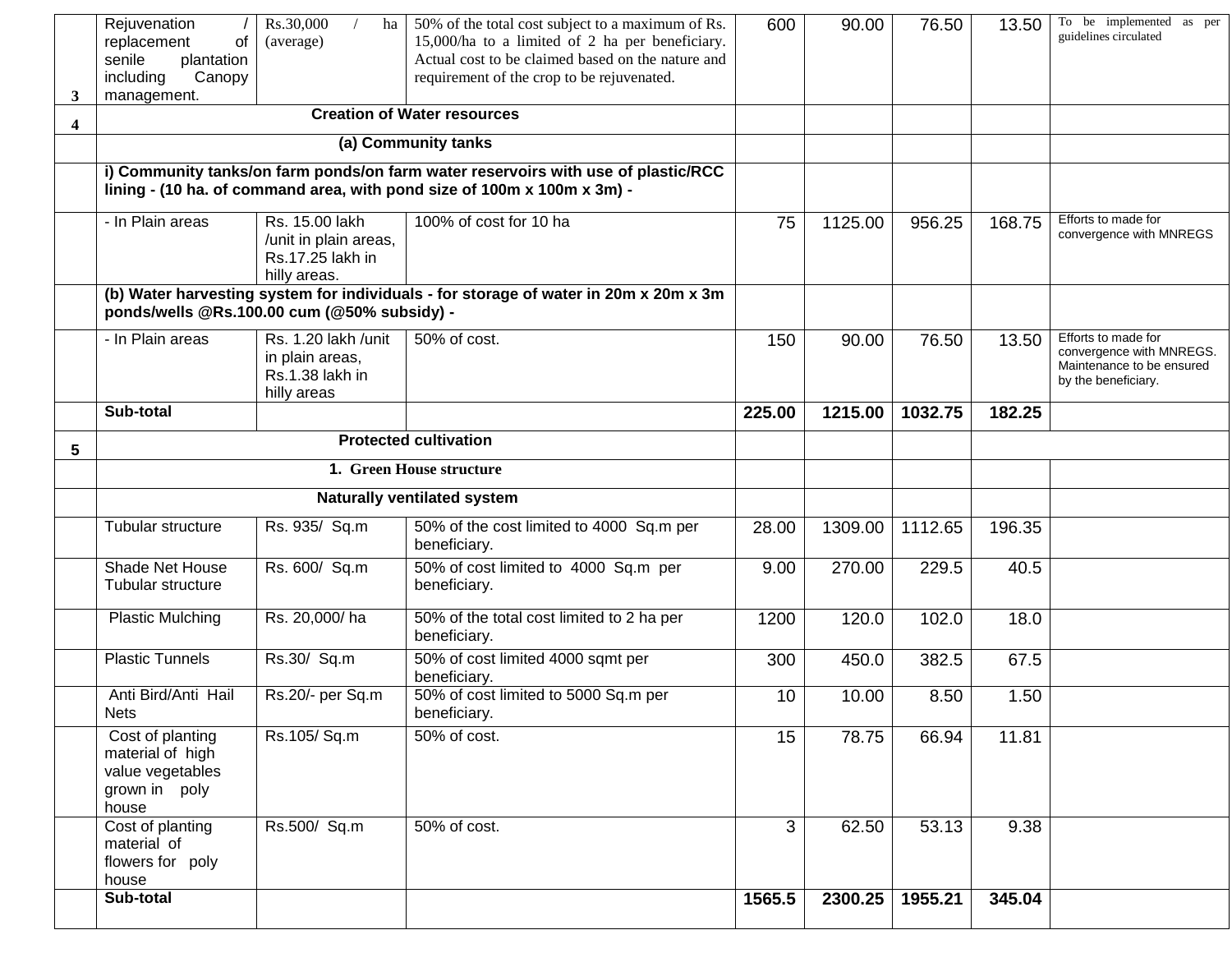| 6 | Promotion of Integrated Nutrient Management(INM)/ Integrated Pest Management                                                |                                                    |                                                                                                                                                                                                                                                                             |      |        |        |       |                                                                                                             |
|---|-----------------------------------------------------------------------------------------------------------------------------|----------------------------------------------------|-----------------------------------------------------------------------------------------------------------------------------------------------------------------------------------------------------------------------------------------------------------------------------|------|--------|--------|-------|-------------------------------------------------------------------------------------------------------------|
|   | (i) Promotion of<br><b>IPM/INM</b>                                                                                          | Rs. 2000/ha                                        | 50% of cost subject to a maximum of Rs<br>1000/ha limited to 4.00 ha/ beneficiary.                                                                                                                                                                                          | 5000 | 50.00  | 42.50  | 7.50  | To be need based and taken<br>up after identifying problem<br>of pest / disease and nutrient<br>deficiency. |
|   | Sub-total                                                                                                                   |                                                    |                                                                                                                                                                                                                                                                             |      | 50.00  | 42.50  | 7.50  |                                                                                                             |
| 7 |                                                                                                                             |                                                    | <b>Organic Farming</b>                                                                                                                                                                                                                                                      |      |        |        |       |                                                                                                             |
|   | (i) Adoption of<br>Organic Farming.                                                                                         | Rs. 20,000/ha                                      | 50% of cost limited to Rs.10000/ha for a<br>maximum area of 4 ha. per beneficiary,<br>spread over a period of 3 years involving an<br>assistance of Rs.4000/- in first year and<br>Rs.3000/- each in second & third year. The<br>programme to be linked with certification. | 2375 | 237.5  | 201.9  | 35.6  | Project to be submitted                                                                                     |
|   | (ii) Organic<br>Certification                                                                                               | Project based                                      | Rs. 5 lakh for a cluster of 50 ha which will<br>include Rs.1.50 lakh in first year, Rs. 1.50<br>lakh in second year and Rs. 2.00 lakh in third<br>year.                                                                                                                     | 2375 | 237.5  | 201.9  | 35.6  | Project to be submitted                                                                                     |
|   |                                                                                                                             |                                                    | (iii) Vermi compost Units /organic input production unit                                                                                                                                                                                                                    |      |        |        |       |                                                                                                             |
|   | Permanent structure                                                                                                         | Rs. 60,000/ unit for<br>permanent<br>structure and | 50% of cost conforming to the size of the unit<br>of 30'x8'x2.5' dimension of permanent<br>structure to be administered on pro-rata<br>basis.                                                                                                                               | 300  | 90.00  | 76.5   | 13.5  |                                                                                                             |
|   | <b>HDPE</b> Vermibed                                                                                                        | Rs. 10,000 / unit for<br><b>HDPE Vermibed</b>      | 50% of cost conforming to the size of 96 cft<br>(12'x4'x2') to be administered on pro-rata<br>basis.                                                                                                                                                                        | 500  | 25.00  | 21.3   | 3.8   | Designs para meter of HDPE<br>beds will conformer to BIS<br>standards (ISI 5907:2010)                       |
|   | Sub-total                                                                                                                   |                                                    |                                                                                                                                                                                                                                                                             | 5550 | 590.00 | 501.50 | 84.75 |                                                                                                             |
|   | <b>Certification for</b><br>Good<br><b>Agricultural</b><br><b>Practices</b><br>(GAP),<br><b>Including</b><br>infrastructure | 50% of the<br>cost.                                | 50% of the cost.                                                                                                                                                                                                                                                            | 500  | 25.00  | 21.3   | 3.8   |                                                                                                             |
| 8 |                                                                                                                             |                                                    | Pollination support through beekeeping                                                                                                                                                                                                                                      |      |        |        |       |                                                                                                             |
|   | i) Honey bee colony                                                                                                         | Rs. 1400/ colony<br>of 4 frames                    | 50% of cost limited to 50 colonies /<br>beneficiary.                                                                                                                                                                                                                        | 5000 | 35.00  | 29.75  | 5.25  | List of Beneficiaries to be<br>furnished.                                                                   |
|   | ii) Hives                                                                                                                   | Rs. 1600/hive                                      | 50% of cost limited to 50 colonies /<br>beneficiary.                                                                                                                                                                                                                        | 5000 | 40.00  | 34.00  | 6.00  | List of Beneficiaries to be<br>furnished.                                                                   |
|   | Sub-total                                                                                                                   |                                                    |                                                                                                                                                                                                                                                                             |      | 75.00  | 63.75  | 11.25 |                                                                                                             |
| 9 |                                                                                                                             |                                                    | Horticulture Mechanization                                                                                                                                                                                                                                                  |      |        |        |       |                                                                                                             |
|   | (a) Power operated<br>machines/tools<br>including Power<br>Saw and Plant                                                    | Rs.35,000/- per set                                | 50% of cost limited to one set per<br>beneficiary.                                                                                                                                                                                                                          | 50   | 8.75   | 7.44   | 1.31  | List of Beneficiaries to be<br>furnished.                                                                   |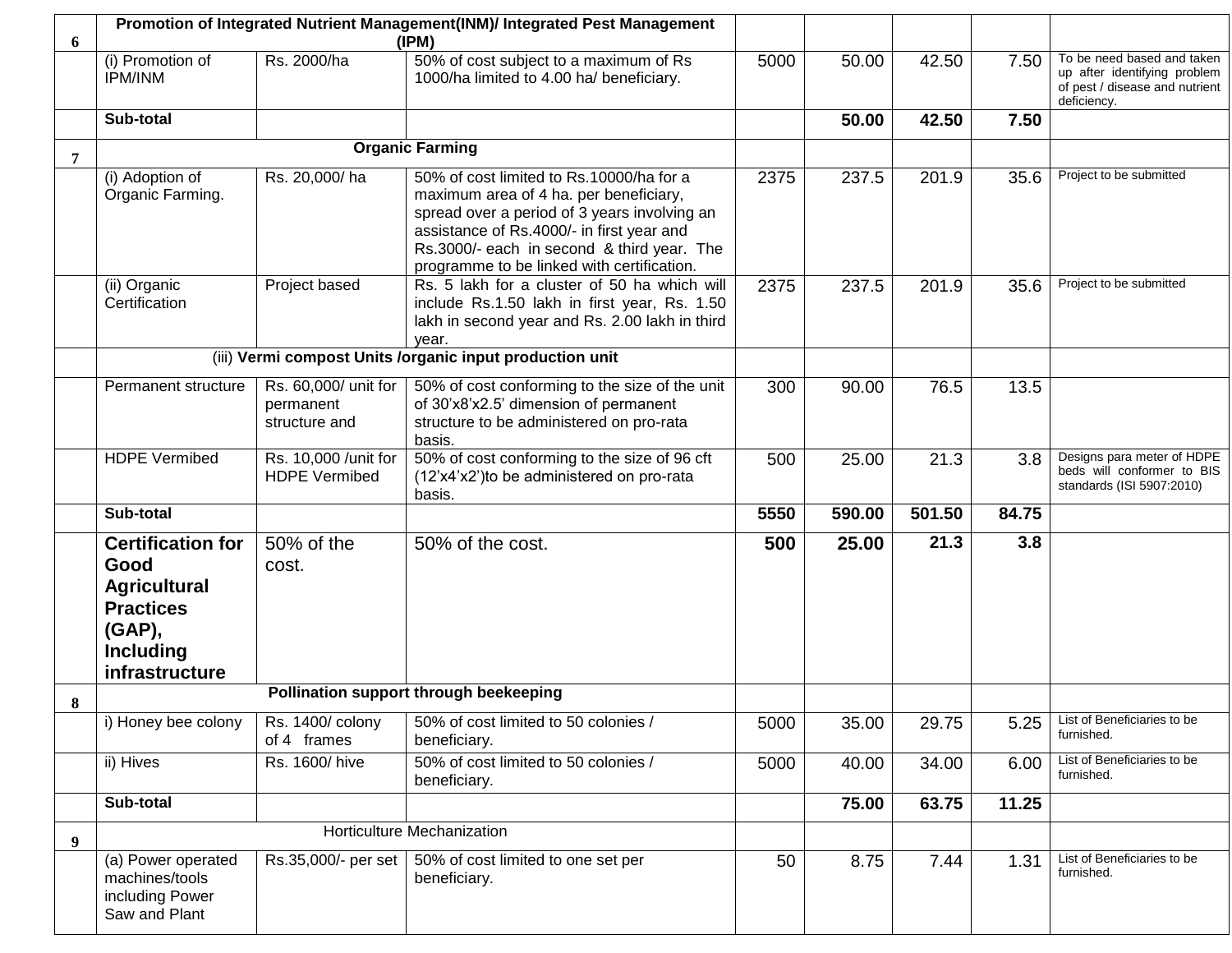|    | Protection<br>equipments etc.                                                                      |                                                                  |                                                                                                      |      |        |        |       |                                           |
|----|----------------------------------------------------------------------------------------------------|------------------------------------------------------------------|------------------------------------------------------------------------------------------------------|------|--------|--------|-------|-------------------------------------------|
|    |                                                                                                    |                                                                  |                                                                                                      |      |        |        |       |                                           |
|    |                                                                                                    |                                                                  |                                                                                                      |      |        |        |       |                                           |
|    | (b) Power Machines<br>(upto 20 BHP) with<br>rotavator /<br>equipment                               | Rs.1,20,000/- per<br>set                                         | 50% of cost limited to one set per<br>beneficiary.                                                   | 15   | 9.00   | 7.65   | 1.35  | List of Beneficiaries to be<br>furnished. |
|    | (c) Power machines<br>(20 HP & above<br>including<br>accessories<br>/equipments                    | Rs. 3,00,000/- per<br>set                                        | 50% of cost limited to one set per<br>beneficiary.                                                   | 200  | 300.00 | 255.00 | 45.00 | List of Beneficiaries to be<br>furnished. |
|    | Sub-total                                                                                          |                                                                  |                                                                                                      | 265  | 317.75 | 270.09 | 47.66 |                                           |
| 11 |                                                                                                    |                                                                  | Human Resource Development (HRD)                                                                     |      |        |        |       |                                           |
|    | (a) HRD for<br>Supervisors &<br>Entrepreneurs                                                      | Rs. 20.00 lakh /<br>training                                     | 100% of the cost in first year. In subsequent<br>years, cost of infrastructure not to be<br>claimed. | 3    | 30.00  | 25.50  | 4.50  | Project to be submitted                   |
|    | (i) Within the District<br>(one day)                                                               | Rs.400/day per<br>farmer excluding<br>transport                  | 100% of the cost.                                                                                    | 2400 | 9.60   | 8.16   | 1.44  |                                           |
|    | (ii) Within the State<br>(two day)                                                                 | Rs. 750/day per<br>farmer excluding<br>transport                 | 100% of the cost.                                                                                    | 2400 | 36.00  | 30.60  | 5.40  |                                           |
|    | (iii) Outside the<br>State (five day)                                                              | Rs. 1000/ day per<br>farmer excluding<br>transport               | 100% of the cost.                                                                                    |      | 0.00   | 0.00   | 0.00  |                                           |
|    |                                                                                                    |                                                                  | (b) Exposure visit of farmers                                                                        |      |        |        |       |                                           |
|    | (ii) Within the State<br>(three days)                                                              | Rs. 300/day per<br>farmer excluding<br>transport                 | 100% of the cost.                                                                                    | 2400 | 21.60  | 18.36  | 3.24  |                                           |
|    | (iii) Outside the<br>State (5 days)                                                                | Rs. 600/day per<br>farmer excluding<br>transport                 | 100% of the cost.                                                                                    | 2400 | 72.00  | 61.20  | 10.80 |                                           |
|    |                                                                                                    |                                                                  | (c) Training / study tour of technical staff/ field functionaries                                    |      |        |        |       |                                           |
|    | (i) Within the State<br>(one day)                                                                  | Rs.200/day per<br>participant plus<br>TA/DA, as<br>admissible    | 100% of the cost.                                                                                    | 50   | 0.10   | 0.09   | 0.02  |                                           |
|    | (ii) Study tour to<br>progressive States/<br>units (group of<br>minimum 5<br>participants)(5 days) | Rs.650.00/day per<br>participant plus<br>TA/DA, as<br>admissible | 100% of the cost.                                                                                    | 20   | 0.65   | 0.55   | 0.10  |                                           |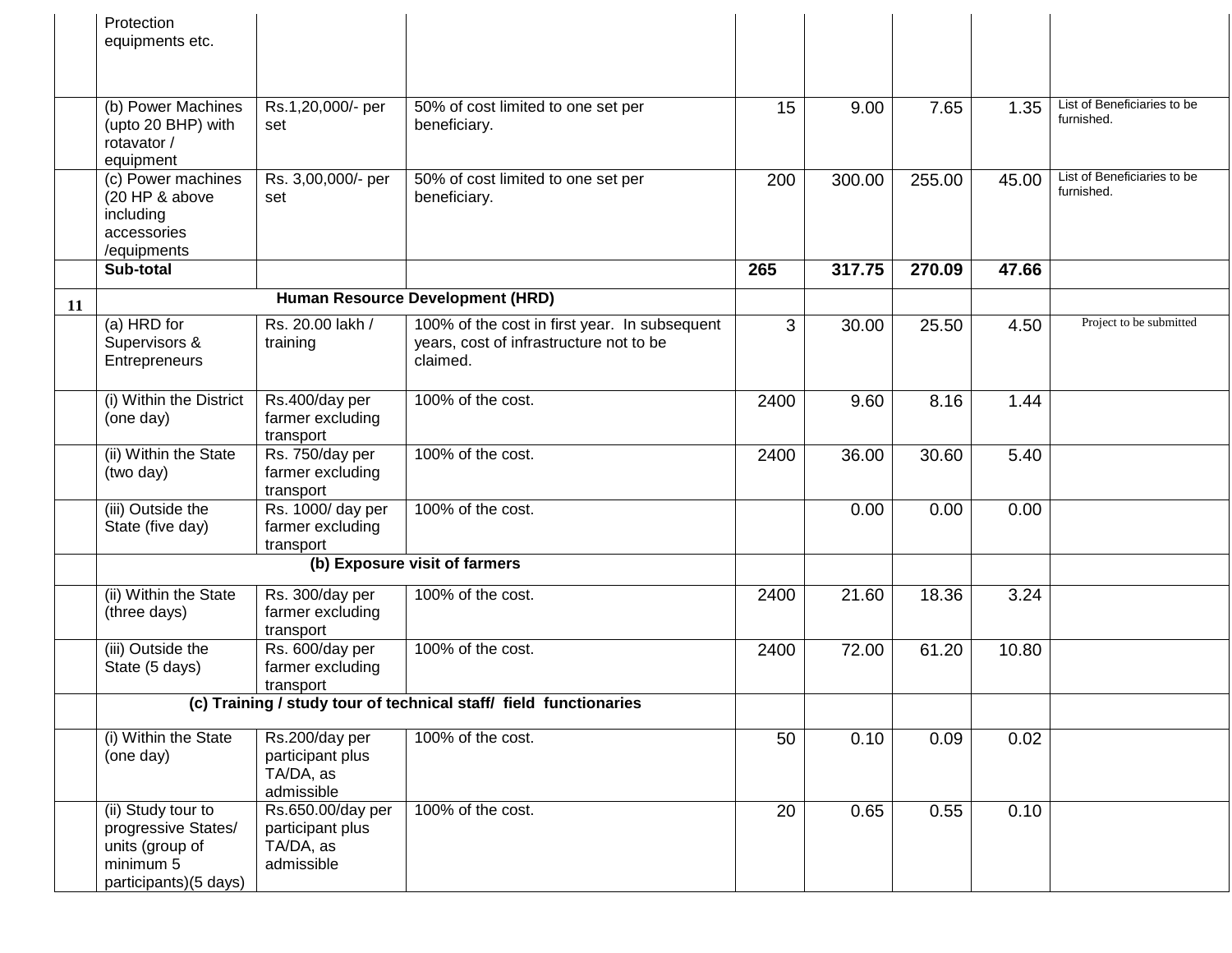|    | (iv) Outside India                                                                                       | Rs. 3.00 lakh /<br>participant                   | Project Based. 100% of air/rail travel<br>cost.                                                                                                                                                                                                                                                                                                                                           | 4              | 20.00   | 17.0    | 3.0    | Project to be submitted                                                                                                                         |
|----|----------------------------------------------------------------------------------------------------------|--------------------------------------------------|-------------------------------------------------------------------------------------------------------------------------------------------------------------------------------------------------------------------------------------------------------------------------------------------------------------------------------------------------------------------------------------------|----------------|---------|---------|--------|-------------------------------------------------------------------------------------------------------------------------------------------------|
|    | Sub-total                                                                                                |                                                  |                                                                                                                                                                                                                                                                                                                                                                                           |                | 189.95  | 144.46  | 25.49  |                                                                                                                                                 |
| 12 |                                                                                                          |                                                  | INTEGRATED POST HARVEST MANAGEMENT                                                                                                                                                                                                                                                                                                                                                        |                |         |         | 0.00   |                                                                                                                                                 |
|    | 1. Pack house / On<br>farm collection &<br>storage unit                                                  | Rs. 3.00 Lakh/ per<br>unit with size of<br>9Mx6M | 50% of the capital cost.                                                                                                                                                                                                                                                                                                                                                                  | 150            | 225.00  | 191.25  | 33.75  | Minutes of SLEC meeting to<br>be submitted along with<br>details<br>beneficiaries,<br>of<br>etc to facilitate<br>location,<br>release of funds. |
|    | 2. Refer vans                                                                                            | Rs. 24.00 lakh/<br>unit for 6 MT<br>capacity     | Credit linked back-ended subsidy @40% of<br>the cost of project in General areas.                                                                                                                                                                                                                                                                                                         | 10             | 96.00   | 81.6    | 14.4   | Project to be submitted                                                                                                                         |
|    | 3. Cold storage units<br>(Construction /<br>expansion /<br>Modernization)<br>project in general<br>areas | Rs. 6000/MT for<br>5000 MT capacity              | Credit linked back-ended subsidy @ 40% of<br>the capital cost of project in general areas<br>and 55% in case of Hilly & Scheduled areas<br>in respect of only those units which adopt<br>new technologies and include insulation,<br>humidity control and fin coil cooling system<br>with provision of multi chambers. Technical<br>parameters issued by the Department to be<br>adopted. | 3              | 360.0   | 306.0   | 54     | Project to be submitted                                                                                                                         |
|    | 4. Primary/ Mobile /<br>Minimal processing<br>unit                                                       | Rs. 24.00<br>lakh/unit.                          | $-do-$                                                                                                                                                                                                                                                                                                                                                                                    | 4              | 38.40   | 32.64   | 5.76   | Project to be submitted                                                                                                                         |
|    | 5. Ripening chamber<br>project in general<br>areas                                                       | Rs. 6000/MT for<br>5000 MT capacity              | -do-                                                                                                                                                                                                                                                                                                                                                                                      | 25             | 168.00  | 142.80  | 25.20  | 280 MT units. Project to be<br>submitted                                                                                                        |
|    | 6. Low cost onion<br>storage structure (25<br>MT)                                                        | Rs.1.00 lakh per<br>unit                         | 50% of the total cost.                                                                                                                                                                                                                                                                                                                                                                    | 2000           | 1000.00 | 850.00  | 150.00 | Minutes of SLEC meeting to<br>be submitted along with<br>details<br>of beneficiaries,<br>etc to facilitate<br>location,<br>release of funds.    |
|    | Sub-total                                                                                                |                                                  |                                                                                                                                                                                                                                                                                                                                                                                           | 8252           | 1429.65 | 1215.20 | 214.45 |                                                                                                                                                 |
| 13 |                                                                                                          |                                                  | ESTABLISHMENT OF MARKETING INFRASTRUCTURE FOR HORTICULTURAL<br><b>PRODUCE</b>                                                                                                                                                                                                                                                                                                             |                |         |         |        |                                                                                                                                                 |
|    | 1. Terminal markets                                                                                      | Rs.150.00<br>crore/project                       | 25% to 40% (limited to Rs.50.00 crore) as<br>Public-Private Partnership mode through<br>competitive bidding, in accordance with<br>operational guidelines issued separately.                                                                                                                                                                                                              | $\overline{1}$ | 50.00   | 42.50   | 7.50   | Project to be submitted                                                                                                                         |
|    | 2. Static/Mobile<br>Vending Cart/<br>platform with cool<br>chamber.                                      | Rs. 30,000/ unit                                 | 50% of total cost.                                                                                                                                                                                                                                                                                                                                                                        | 50             | 7.50    | 6.38    | 1.13   | Minutes of SLEC meeting to<br>be submitted along with<br>details of beneficiaries,<br>etc to facilitate<br>location,<br>release of funds.       |
|    | Retail Markets/<br>outlets<br>(environmentally<br>controlled)<br>project in general                      | Rs. 10.00 lakh<br>/unit                          | Credit linked back-ended subsidy @ 40% of<br>the capital cost of project in general areas<br>and 55% in case of Hilly & Scheduled areas<br>for individual entrepreneurs.                                                                                                                                                                                                                  | 10             | 40.00   | 34.0    | 6.0    |                                                                                                                                                 |